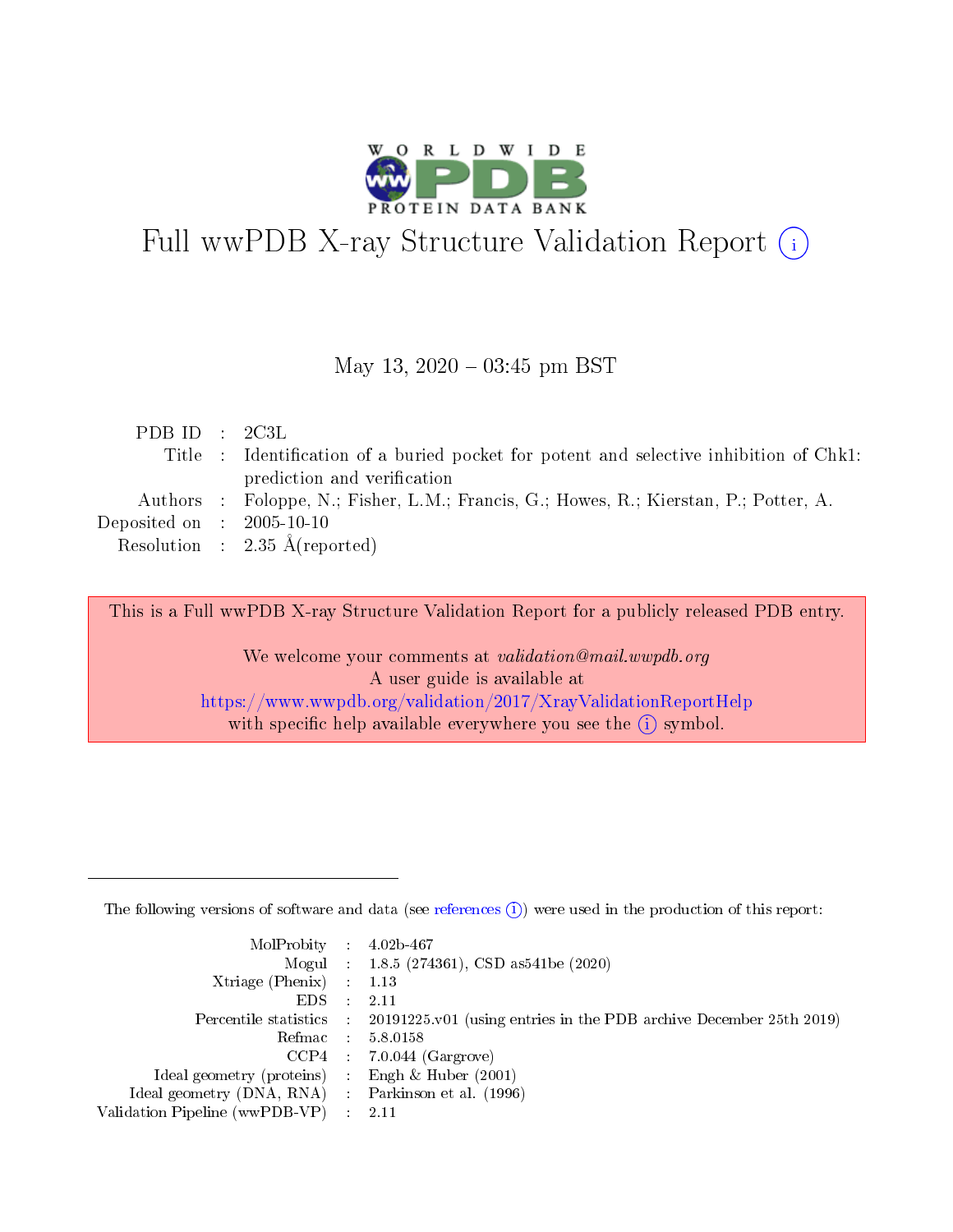# 1 [O](https://www.wwpdb.org/validation/2017/XrayValidationReportHelp#overall_quality)verall quality at a glance  $(i)$

The following experimental techniques were used to determine the structure: X-RAY DIFFRACTION

The reported resolution of this entry is 2.35 Å.

Percentile scores (ranging between 0-100) for global validation metrics of the entry are shown in the following graphic. The table shows the number of entries on which the scores are based.



| Metric                | Whole archive        | Similar resolution                                         |
|-----------------------|----------------------|------------------------------------------------------------|
|                       | $(\#\text{Entries})$ | $(\#\text{Entries}, \text{resolution range}(\text{\AA})\)$ |
| $R_{free}$            | 130704               | $1164(2.36-2.36)$                                          |
| Clashscore            | 141614               | $1232(2.36-2.36)$                                          |
| Ramachandran outliers | 138981               | $1211 (2.36 - 2.36)$                                       |
| Sidechain outliers    | 138945               | $1212(2.36-2.36)$                                          |
| RSRZ outliers         | 127900               | $1150(2.36-2.36)$                                          |

The table below summarises the geometric issues observed across the polymeric chains and their fit to the electron density. The red, orange, yellow and green segments on the lower bar indicate the fraction of residues that contain outliers for  $>=3, 2, 1$  and 0 types of geometric quality criteria respectively. A grey segment represents the fraction of residues that are not modelled. The numeric value for each fraction is indicated below the corresponding segment, with a dot representing fractions  $\epsilon=5\%$  The upper red bar (where present) indicates the fraction of residues that have poor fit to the electron density. The numeric value is given above the bar.

| Mol       | $\alpha$ hain | Length | Quality of chain |     |    |     |
|-----------|---------------|--------|------------------|-----|----|-----|
|           |               |        | 11%              |     |    |     |
| <u>д.</u> | . .           | 297    | 55%              | 26% | 7% | 11% |

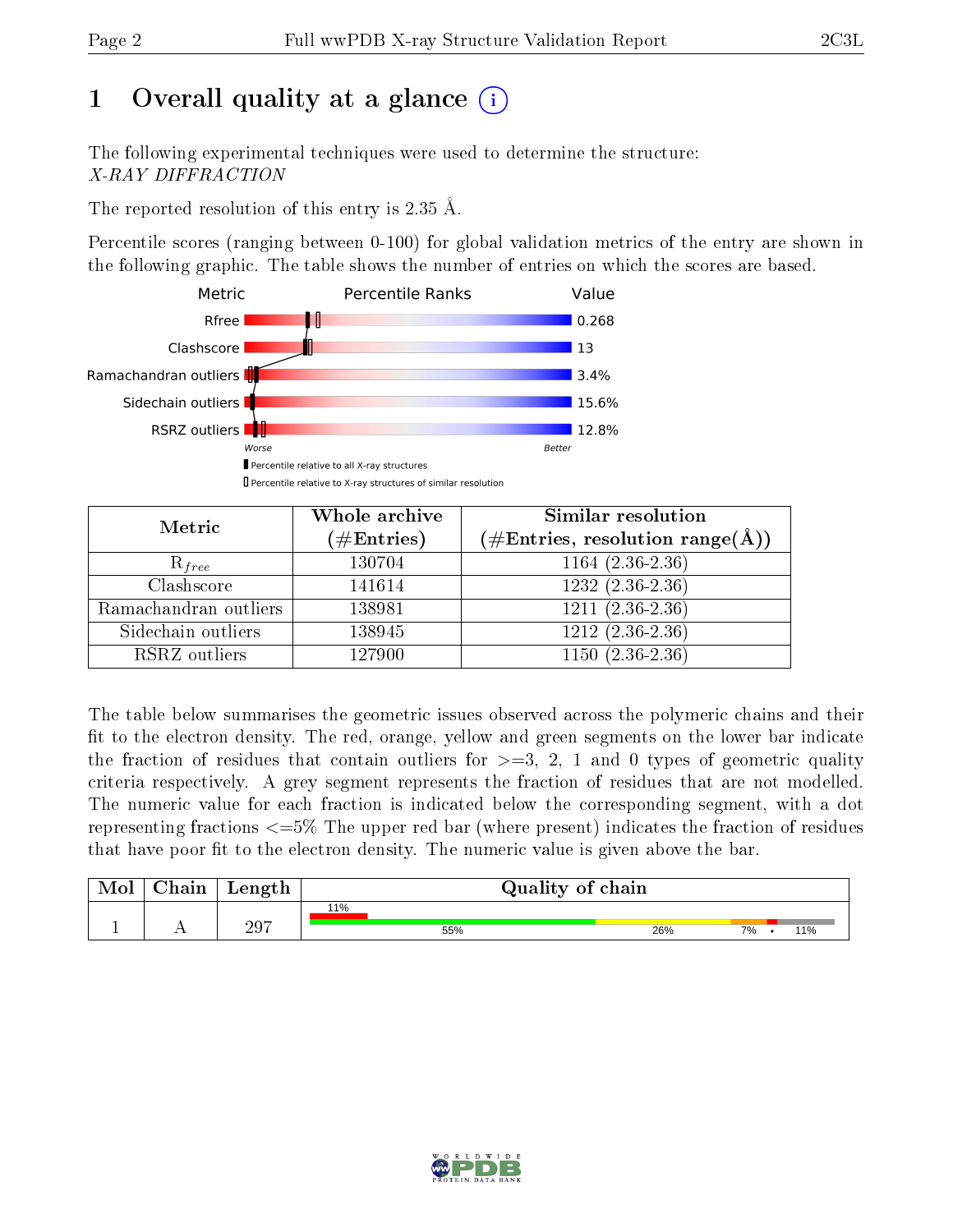# 2 Entry composition (i)

There are 4 unique types of molecules in this entry. The entry contains 2398 atoms, of which 0 are hydrogens and 0 are deuteriums.

In the tables below, the ZeroOcc column contains the number of atoms modelled with zero occupancy, the AltConf column contains the number of residues with at least one atom in alternate conformation and the Trace column contains the number of residues modelled with at most 2 atoms.

• Molecule 1 is a protein called SERINE/THREONINE-PROTEIN KINASE CHK1.

| Mol | ${\rm Chain}$ | Residues | Atoms         |          |  |     | $\mid$ ZeroOcc $\mid$ AltConf $\mid$ Trace $\mid$ |  |  |
|-----|---------------|----------|---------------|----------|--|-----|---------------------------------------------------|--|--|
|     |               | 265      | Total<br>2142 | 1375 367 |  | 389 |                                                   |  |  |

• Molecule 2 is 3-(1H-BENZIMIDAZOL-2-YL)-1H-INDAZOLE (three-letter code: IDZ) (formula:  $C_{14}H_{10}N_4$ ).



|  | $\boxed{\text{Mol}}$ $\boxed{\text{Chain}}$ Residues | Atoms            |  |  | $ZeroOcc$   AltConf |
|--|------------------------------------------------------|------------------|--|--|---------------------|
|  |                                                      | $\mathrm{Total}$ |  |  |                     |

• Molecule 3 is SULFATE ION (three-letter code: SO4) (formula:  $O_4S$ ).

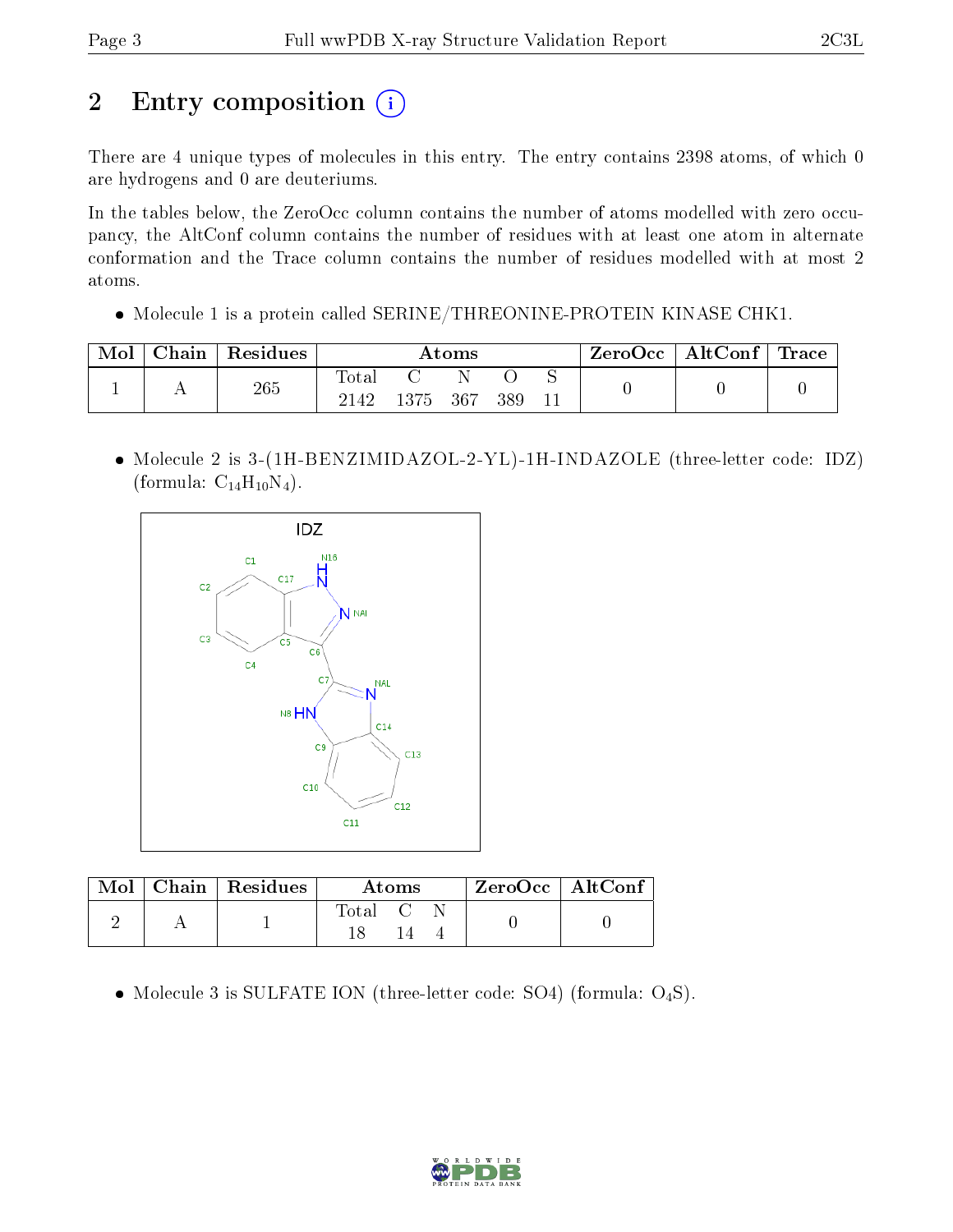

|  | Mol   Chain   Residues | Atoms |  |  | $ZeroOcc$   AltConf |  |
|--|------------------------|-------|--|--|---------------------|--|
|  |                        | Total |  |  |                     |  |

 $\bullet\,$  Molecule 4 is water.

|  | $Mol$   Chain   Residues | Atoms               | $ZeroOcc \   \ AltConf$ |  |
|--|--------------------------|---------------------|-------------------------|--|
|  | 233                      | Total<br>233<br>233 |                         |  |

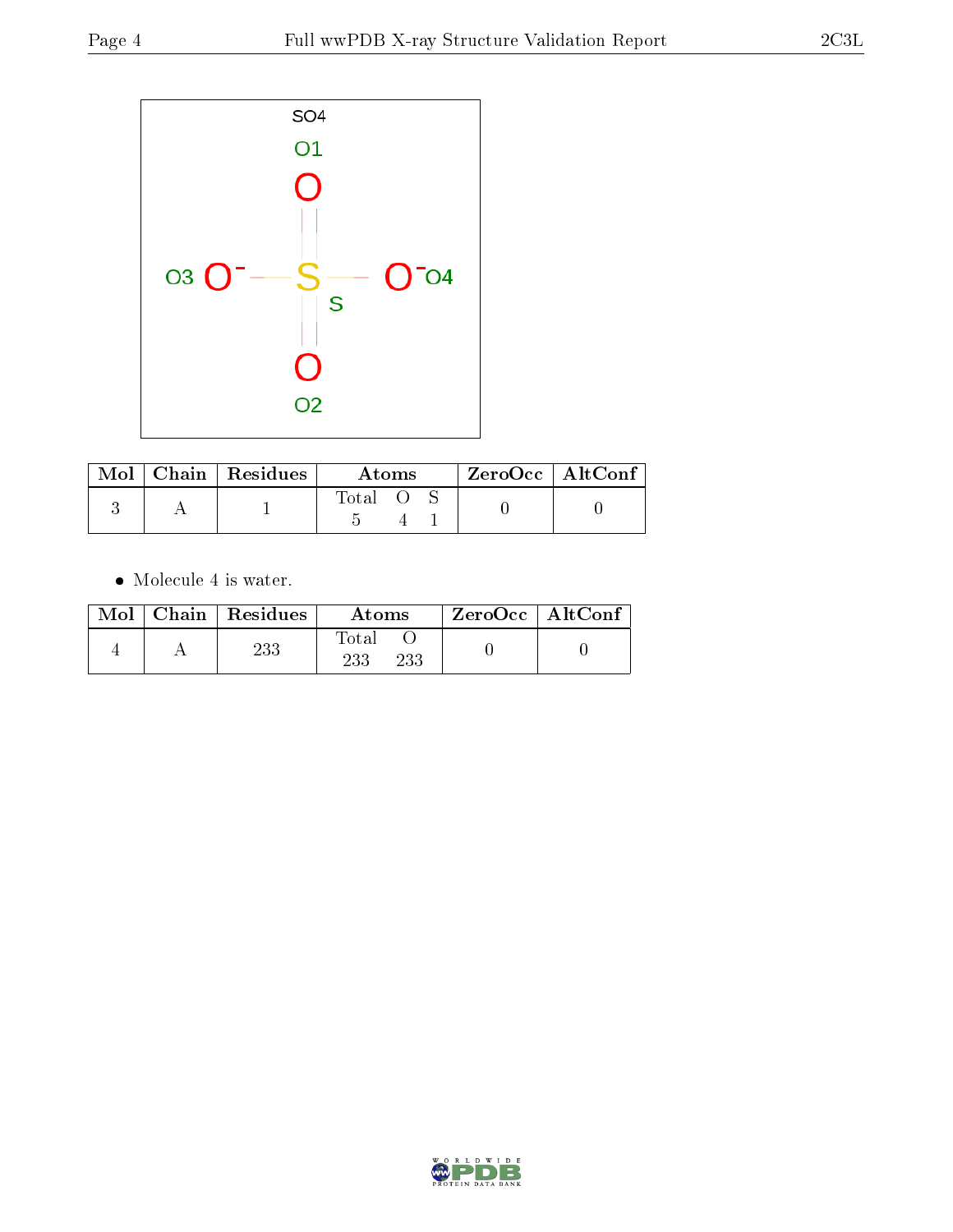# 3 Residue-property plots  $(i)$

These plots are drawn for all protein, RNA and DNA chains in the entry. The first graphic for a chain summarises the proportions of the various outlier classes displayed in the second graphic. The second graphic shows the sequence view annotated by issues in geometry and electron density. Residues are color-coded according to the number of geometric quality criteria for which they contain at least one outlier: green  $= 0$ , yellow  $= 1$ , orange  $= 2$  and red  $= 3$  or more. A red dot above a residue indicates a poor fit to the electron density (RSRZ  $> 2$ ). Stretches of 2 or more consecutive residues without any outlier are shown as a green connector. Residues present in the sample, but not in the model, are shown in grey.



• Molecule 1: SERINE/THREONINE-PROTEIN KINASE CHK1

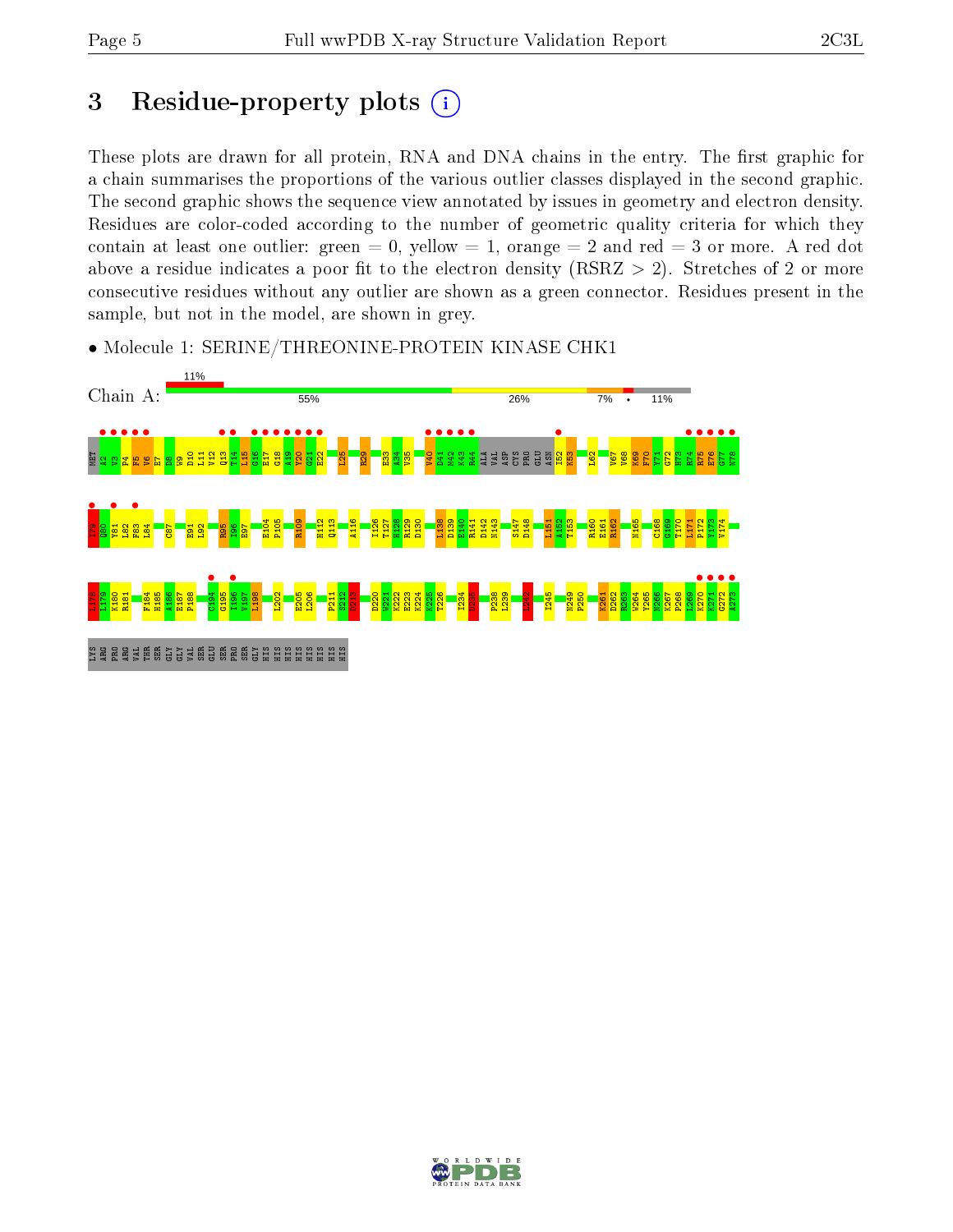# 4 Data and refinement statistics  $(i)$

| Property                                                         | Value                                           | Source     |
|------------------------------------------------------------------|-------------------------------------------------|------------|
| Space group                                                      | P 1 21 1                                        | Depositor  |
| Cell constants                                                   | $65.86\AA$ 58.09Å<br>44.98Å                     | Depositor  |
| a, b, c, $\alpha$ , $\beta$ , $\gamma$                           | $90.00^\circ$<br>$94.63^\circ$<br>$90.00^\circ$ |            |
| Resolution $(A)$                                                 | 65.94<br>$-2.35$                                | Depositor  |
|                                                                  | $28.62 = 2.35$                                  | <b>EDS</b> |
| % Data completeness                                              | $95.3(65.94-2.35)$                              | Depositor  |
| (in resolution range)                                            | $95.4(28.62-2.35)$                              | <b>EDS</b> |
| $R_{merge}$                                                      | 0.09                                            | Depositor  |
| $\mathrm{R}_{sym}$                                               | (Not available)                                 | Depositor  |
| $\langle I/\sigma(I) \rangle^{-1}$                               | $7.07$ (at $2.36\text{\AA})$                    | Xtriage    |
| Refinement program                                               | REFMAC 5.1.09                                   | Depositor  |
|                                                                  | $\overline{0.185}$ ,<br>0.279                   | Depositor  |
| $R, R_{free}$                                                    | $0.186$ ,<br>0.268                              | DCC        |
| $R_{free}$ test set                                              | $672$ reflections $(4.96\%)$                    | wwPDB-VP   |
| Wilson B-factor $(A^2)$                                          | 34.1                                            | Xtriage    |
| Anisotropy                                                       | 0.186                                           | Xtriage    |
| Bulk solvent $k_{sol}(\text{e}/\text{A}^3), B_{sol}(\text{A}^2)$ | $0.36$ , 66.5                                   | <b>EDS</b> |
| L-test for $\mathrm{twinning}^2$                                 | $< L >$ = 0.46, $< L2 >$ = 0.29                 | Xtriage    |
| Estimated twinning fraction                                      | No twinning to report.                          | Xtriage    |
| $F_o, F_c$ correlation                                           | 0.95                                            | <b>EDS</b> |
| Total number of atoms                                            | 2398                                            | wwPDB-VP   |
| Average B, all atoms $(A^2)$                                     | 46.0                                            | wwPDB-VP   |

Xtriage's analysis on translational NCS is as follows: The largest off-origin peak in the Patterson function is  $8.67\%$  of the height of the origin peak. No significant pseudotranslation is detected.

<sup>&</sup>lt;sup>2</sup>Theoretical values of  $\langle |L| \rangle$ ,  $\langle L^2 \rangle$  for acentric reflections are 0.5, 0.333 respectively for untwinned datasets, and 0.375, 0.2 for perfectly twinned datasets.



<span id="page-5-1"></span><span id="page-5-0"></span><sup>1</sup> Intensities estimated from amplitudes.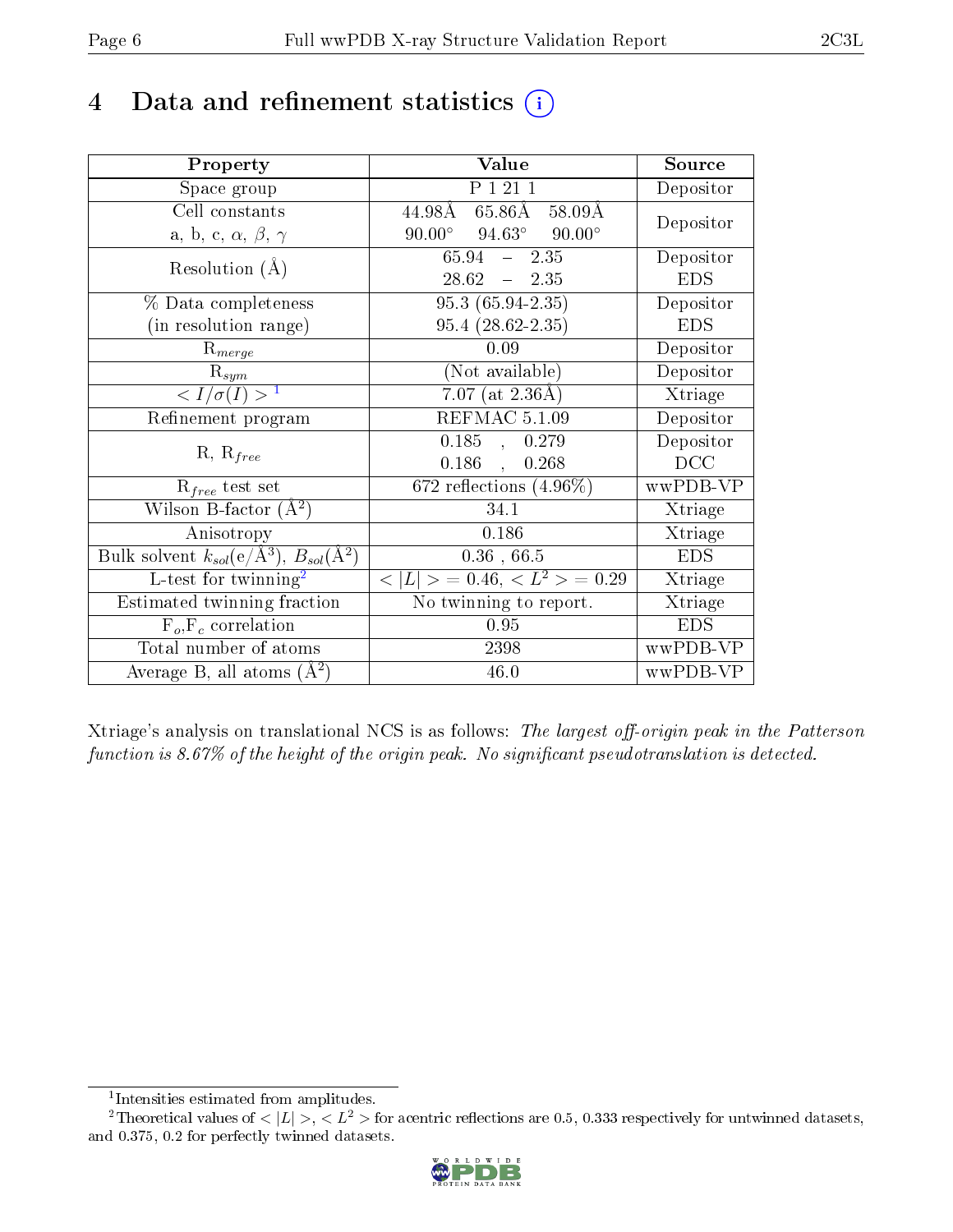# 5 Model quality  $(i)$

## 5.1 Standard geometry  $(i)$

Bond lengths and bond angles in the following residue types are not validated in this section: IDZ, SO4

The Z score for a bond length (or angle) is the number of standard deviations the observed value is removed from the expected value. A bond length (or angle) with  $|Z| > 5$  is considered an outlier worth inspection. RMSZ is the root-mean-square of all Z scores of the bond lengths (or angles).

| Mol | Chain |      | Bond lengths       |          | Bond angles         |
|-----|-------|------|--------------------|----------|---------------------|
|     |       | RMSZ | $\# Z  > 5$        | RMSZ     | $\# Z $             |
|     |       |      | $1/2193$ $(0.0\%)$ | $1.20\,$ | $18/2970$ $(0.6\%)$ |

All (1) bond length outliers are listed below:

|  |  |                                  | $\mid$ Mol $\mid$ Chain $\mid$ Res $\mid$ Type $\mid$ Atoms $\mid$ $\mid$ Z $\mid$ Observed(Å) $\mid$ Ideal(Å) $\mid$ |      |  |
|--|--|----------------------------------|-----------------------------------------------------------------------------------------------------------------------|------|--|
|  |  | $\vert$ 116   ALA   CA-CB   5.56 |                                                                                                                       | 1.64 |  |

All (18) bond angle outliers are listed below:

| Mol            | Chain | $\operatorname{Res}% \left( \mathcal{N}\right) \equiv\operatorname{Res}(\mathcal{N}_{0})\cap\mathcal{N}_{1}$ | <b>Type</b> | Atoms            | $\mathbf{Z}$ | $\lambda$ Observed $(^\circ)$ | Ideal $(^\circ)$ |
|----------------|-------|--------------------------------------------------------------------------------------------------------------|-------------|------------------|--------------|-------------------------------|------------------|
| 1              | A     | 139                                                                                                          | ASP         | $CB-CG-OD2$      | 9.91         | 127.22                        | 118.30           |
| 1              | А     | 235                                                                                                          | <b>ASP</b>  | $CB-CG-OD2$      | 8.84         | 126.26                        | 118.30           |
| $\mathbf{1}$   | А     | 178                                                                                                          | <b>LEU</b>  | $CA-CB-CG$       | 8.07         | 133.85                        | 115.30           |
| 1              | А     | 220                                                                                                          | ASP         | $CB-CG-OD2$      | 7.25         | 124.82                        | 118.30           |
| 1              | А     | 148                                                                                                          | <b>ASP</b>  | $CB-CG-OD2$      | 7.04         | 124.64                        | 118.30           |
| 1              | А     | 130                                                                                                          | <b>ASP</b>  | $CB-CG-OD2$      | 7.03         | 124.62                        | 118.30           |
| 1              | А     | 262                                                                                                          | ASP         | $CB-CG-OD2$      | 6.77         | 124.39                        | 118.30           |
| 1              | А     | 242                                                                                                          | <b>LEU</b>  | $CB-CG-CD1$      | 6.45         | 121.97                        | 111.00           |
| $\mathbf{1}$   | А     | 171                                                                                                          | <b>LEU</b>  | $CB-CG-CD1$      | 5.83         | 120.92                        | 111.00           |
| $\mathbf{1}$   | А     | 242                                                                                                          | <b>LEU</b>  | $CA-CB-CG$       | 5.74         | 128.50                        | 115.30           |
| $\mathbf{1}$   | А     | 10                                                                                                           | <b>ASP</b>  | $CB-CG-OD2$      | 5.73         | 123.46                        | 118.30           |
| $\mathbf{1}$   | А     | 235                                                                                                          | ASP         | $OD1$ -CG- $OD2$ | $-5.60$      | 112.67                        | 123.30           |
| 1              | А     | 82                                                                                                           | LEU         | $CA-CB-CG$       | 5.46         | 127.86                        | 115.30           |
| 1              | А     | 220                                                                                                          | ASP         | $CB-CG-OD1$      | $-5.32$      | 113.51                        | 118.30           |
| 1              | А     | 109                                                                                                          | ARG         | $NE- CZ-NH2$     | $-5.17$      | 117.72                        | 120.30           |
| 1              | А     | 138                                                                                                          | <b>LEU</b>  | $CA-CB-CG$       | 5.13         | 127.09                        | 115.30           |
| 1              | A     | 213                                                                                                          | ASP         | $CB-CG-OD2$      | 5.07         | 122.86                        | 118.30           |
| $\overline{1}$ | А     | 235                                                                                                          | ASP         | $N$ -CA-CB       | 5.01         | 119.61                        | 110.60           |

There are no chirality outliers.

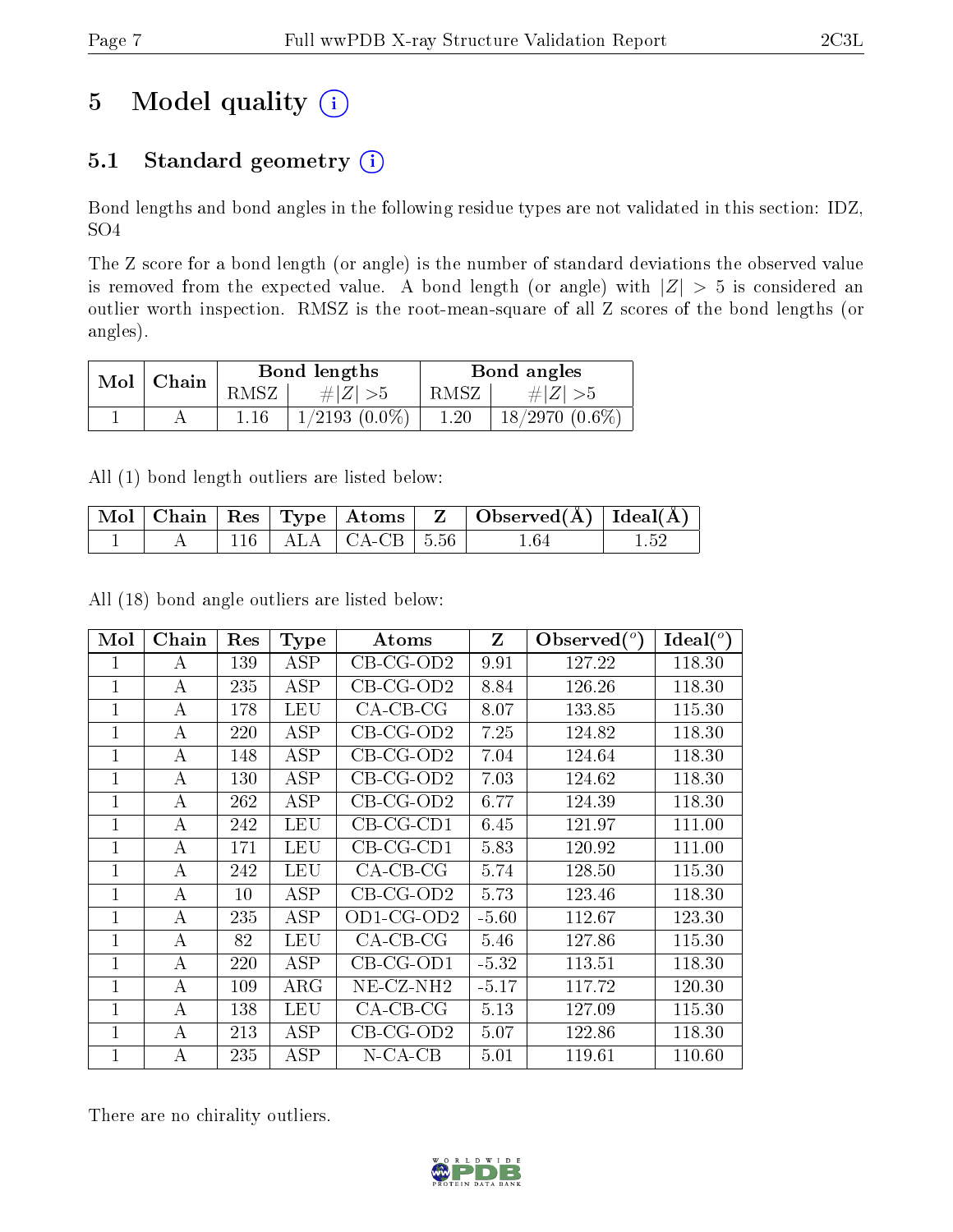There are no planarity outliers.

#### 5.2 Too-close contacts (i)

In the following table, the Non-H and H(model) columns list the number of non-hydrogen atoms and hydrogen atoms in the chain respectively. The H(added) column lists the number of hydrogen atoms added and optimized by MolProbity. The Clashes column lists the number of clashes within the asymmetric unit, whereas Symm-Clashes lists symmetry related clashes.

|  |      |      |    | Mol   Chain   Non-H   H(model)   H(added)   Clashes   Symm-Clashes |
|--|------|------|----|--------------------------------------------------------------------|
|  | 2142 | 2132 | 56 |                                                                    |
|  |      |      |    |                                                                    |
|  |      |      |    |                                                                    |
|  | 233  |      |    |                                                                    |
|  | 2398 | 2142 |    |                                                                    |

The all-atom clashscore is defined as the number of clashes found per 1000 atoms (including hydrogen atoms). The all-atom clashscore for this structure is 13.

All (56) close contacts within the same asymmetric unit are listed below, sorted by their clash magnitude.

| Atom-1                        | Atom-2              | Interatomic    | Clash         |  |
|-------------------------------|---------------------|----------------|---------------|--|
|                               |                     | distance $(A)$ | overlap $(A)$ |  |
| 1: A: 162: ARG: HD2           | 4: A:2143:HOH:O     | 1.48           | 1.09          |  |
| 1:A:162:ARG:CD                | 4:A:2143:HOH:O      | 2.03           | 1.06          |  |
| 1: A:234: ILE: O              | 1: A: 235: ASP: CB  | 2.08           | 0.93          |  |
| 1:A:234:ILE:O                 | 1:A:235:ASP:HB3     | 1.70           | 0.88          |  |
| $1:A:109:A\overline{RG:HH22}$ | 1:A:142:ASP:HB3     | 1.43           | 0.83          |  |
| 1:A:141:ARG:O                 | 1:A:142:ASP:HB2     | 1.80           | 0.81          |  |
| 1: A:270: LYS: HG3            | 4:A:2229:HOH:O      | 1.85           | 0.76          |  |
| 1: A: 161: GLU: OE1           | 1: A: 185: HIS: ND1 | 2.17           | 0.75          |  |
| 1:A:223:GLU:O                 | 1: A:224:LYS:HB2    | 1.88           | 0.71          |  |
| 1: A:79: ILE: HG21            | 1: A:81:TYR:CZ      | 2.26           | 0.71          |  |
| 1:A:162:ARG:HD3               | 4:A:2143:HOH:O      | 1.82           | 0.68          |  |
| 1:A:72:GLY:O                  | 1:A:83:PHE:HB2      | 1.94           | 0.67          |  |
| 1: A:95: ARG: NH2             | 1:A:142:ASP:OD1     | 2.33           | 0.60          |  |
| 1: A:62: LEU: HD13            | 1: A:67: VAL:HGI1   | 1.86           | 0.58          |  |
| 1: A:109: ARG: NH2            | 1:A:142:ASP:HB3     | 2.14           | 0.58          |  |
| 1:A:213:ASP:OD2               | 1:A:222:LYS:NZ      | 2.33           | 0.58          |  |
| 1: A: 195: GLY: HA3           | 1: A:245: ILE: HG21 | 1.88           | 0.56          |  |
| 1:A:12:VAL:HG12               | 1:A:13:GLN:HG2      | 1.88           | 0.56          |  |
| 1:A:238:PRO:HD3               | 1: A:264:TRP:CD1    | 2.41           | 0.55          |  |
| 1: A:40: VAL: HG21            | 1: A:52: ILE: HDI1  | 1.88           | 0.55          |  |

Continued on next page...

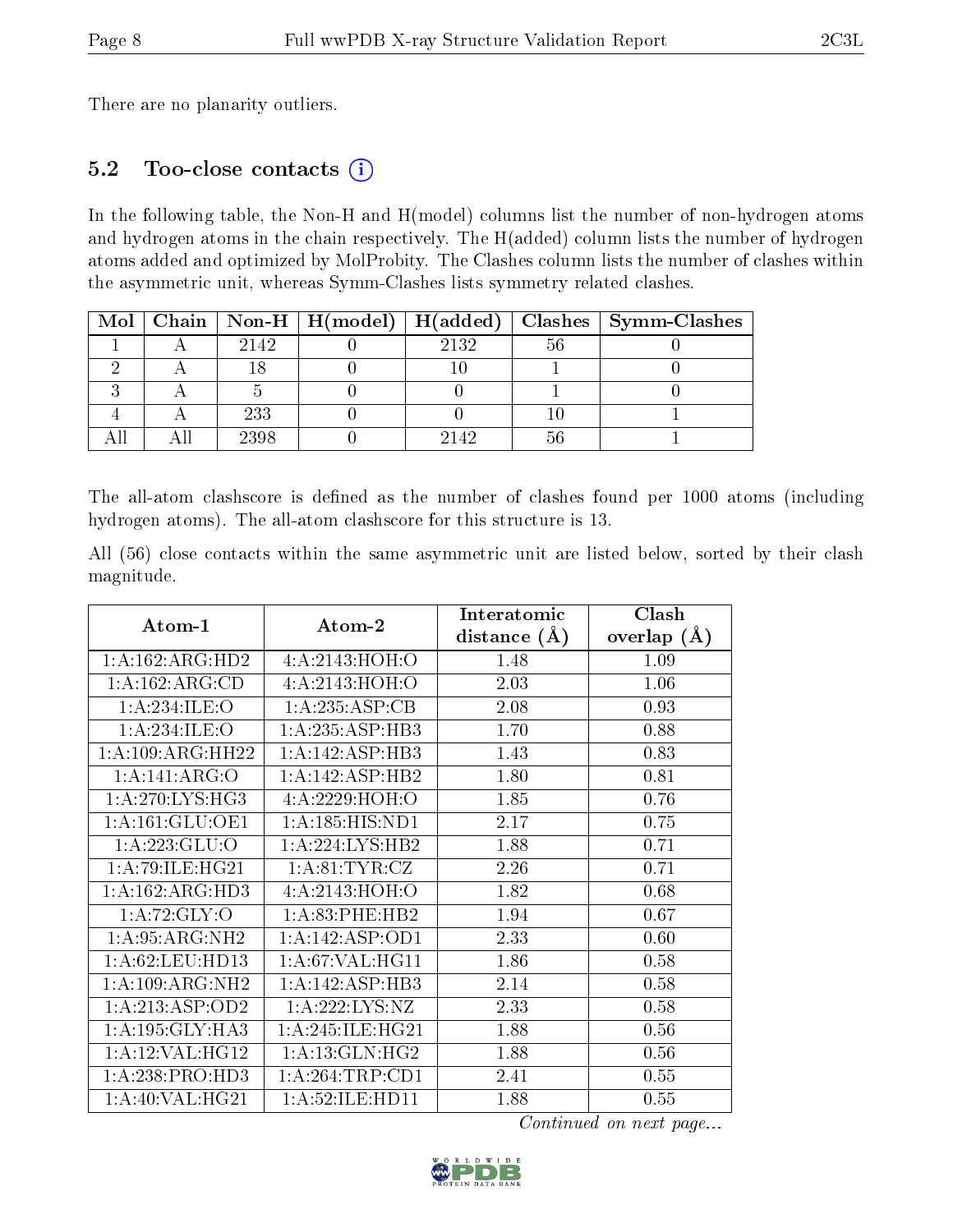| Communica from precious page       |                                           | Interatomic    | Clash             |
|------------------------------------|-------------------------------------------|----------------|-------------------|
| Atom-1                             | Atom-2                                    | distance $(A)$ | overlap $(A)$     |
| 1:A:104:GLU:HB3                    | 1: A: 105: PRO: HD3                       | 1.88           | 0.55              |
| 1: A:68: VAL:HG21                  | 1:A:147:SER:HB2                           | 1.88           | $0.54\,$          |
| 1:A:79:ILE:CG2                     | 1: A:81: TYR: CZ                          | 2.90           | 0.54              |
| $1:A:261:LYS:\overline{\text{CE}}$ | 4:A:2212:HOH:O                            | 2.56           | 0.54              |
| 1: A:87:CYS:O                      | 2:A:1274:IDZ:N8                           | 2.42           | 0.53              |
| 1:A:109:ARG:NH2                    | 1:A:142:ASP:O                             | 2.41           | 0.52              |
| 1:A:198:LEU:HD22                   | 1: A:202:LEU:HD12                         | 1.92           | 0.52              |
| 1: A:69: LYS: NZ                   | 4:A:2071:HOH:O                            | 2.42           | 0.52              |
| 1:A:141:ARG:O                      | 1:A:142:ASP:CB                            | 2.51           | $\overline{0.51}$ |
| 1: A:261:LYS:NZ                    | 4: A: 2212: HOH:O                         | 2.41           | 0.51              |
| 1:A:40:VAL:HG21                    | 1: A:52: ILE: CD1                         | 2.41           | 0.51              |
| 1: A:70:PHE:HA                     | $1:$ A:84:LEU:HD23                        | 1.94           | 0.48              |
| 1:A:234:ILE:O                      | 1:A:235:ASP:HB2                           | 2.07           | 0.48              |
| 1: A:20:TYR:CZ                     | 4:A:2020:HOH:O                            | 2.54           | 0.48              |
| 1: A:53: LYS: N                    | 1: A: 53: LYS: HD3                        | 2.28           | 0.48              |
| 1: A: 198: LEU: HD13               | 1: A:242:LEU:HD13                         | 1.95           | 0.47              |
| 1:A:267:LYS:HE3                    | 4:A:2222:HOH:O                            | 2.13           | 0.47              |
| 1:A:75:ARG:NH1                     | 1:A:75:ARG:HB3                            | 2.30           | 0.47              |
| 1:A:113:GLN:HE22                   | 1:A:143:ASN:HD22                          | 1.61           | 0.46              |
| 1: A:151:LEU:HD13                  | 1: A: 168: CYS: HB2                       | 1.98           | 0.46              |
| 1: A: 9: TRP: CZ3                  | 1: A:35: VAL:HG22                         | 2.52           | 0.45              |
| $1:A:174:\overline{VAL:O}$         | 1: A:211: PRO:HG3                         | 2.16           | 0.45              |
| 1:A:178:LEU:HB2                    | 1: A:184:PHE: CZ                          | 2.53           | 0.44              |
| 1:A:224:LYS:O                      | 1: A:226:THR:N                            | 2.50           | 0.44              |
| 1:A:75:ARG:HG2                     | 1:A:75:ARG:H                              | 1.55           | 0.44              |
| 1: A:79: ILE: O                    | 1:A:79:ILE:HG22                           | 2.17           | 0.44              |
| 1: A: 112: HIS: HD2                | 1: A:265:TYR:CE2                          | 2.35           | 0.44              |
| 1:A:15:LEU:HD13                    | 1:A:25:LEU:HB2                            | 1.99           | 0.43              |
| 1: A: 180: LYS: NZ                 | 4: A:2156: HOH:O                          | 2.52           | 0.42              |
| 1: A:5: PHE:HB3                    | $1:A:29:ARG:\overline{NH1}$               | 2.35           | 0.42              |
| 1:A:187:GLU:N                      | 1: A: 188: PRO:CD                         | 2.82           | 0.41              |
| 1: A:170:THR:HG22                  | 1:A:172:PRO:HD2                           | 2.02           | 0.41              |
| 1:A:127:THR:HG23                   | 1:A:129:ARG:HG3                           | 2.02           | 0.41              |
| 1:A:267:LYS:HA                     | $1:A:268:P\overline{RO:HD3}$              | 1.95           | 0.41              |
| 1: A:249: ASN: HA                  | 1:A:250:PRO:HD2                           | 1.97           | 0.41              |
| 1: A: 153: THR: CB                 | $3: A: 12\overline{75:}S\overline{O4:}O4$ | 2.69           | 0.40              |

Continued from previous page...

All (1) symmetry-related close contacts are listed below. The label for Atom-2 includes the symmetry operator and encoded unit-cell translations to be applied.

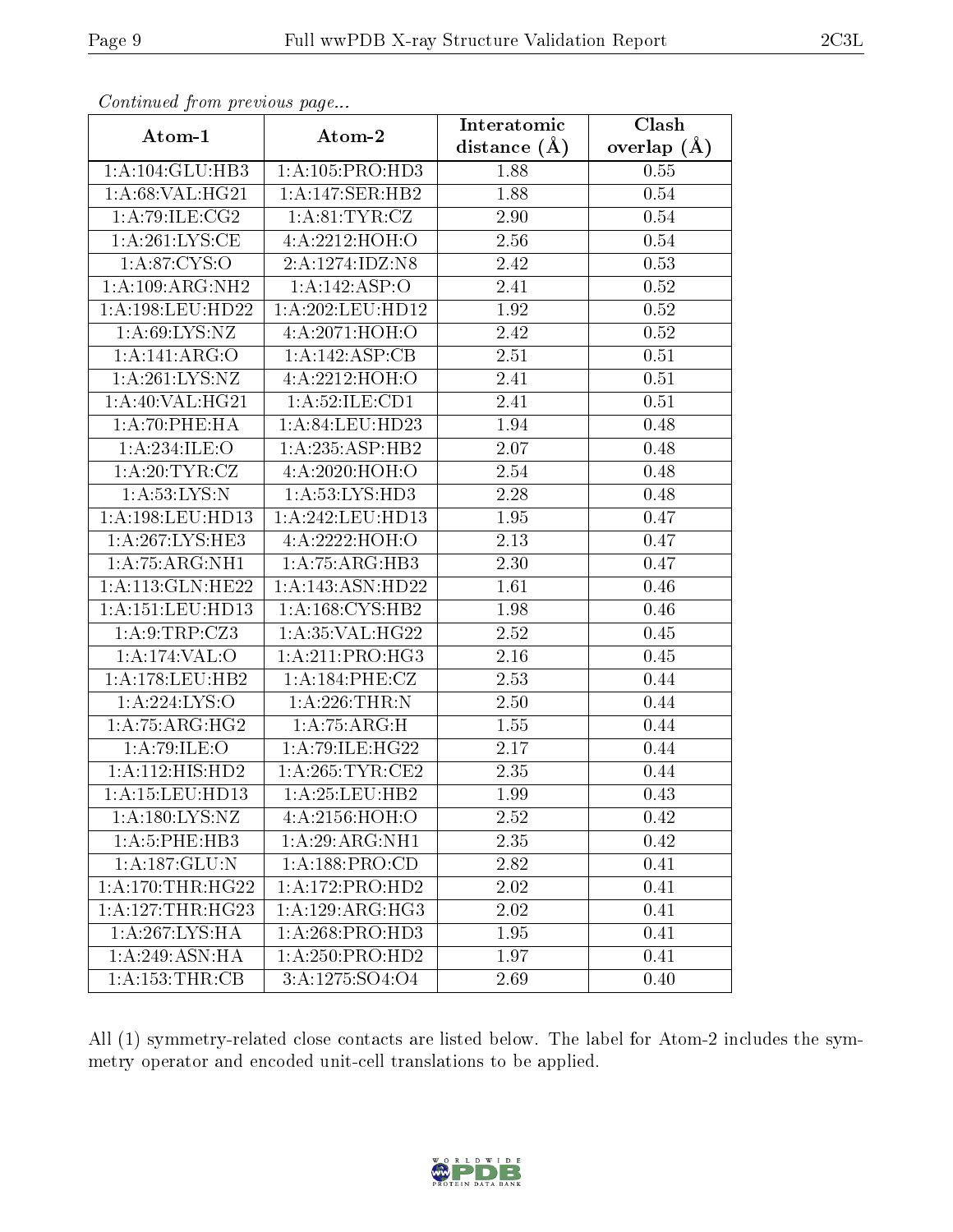| Atom-1                                   | Atom-2                   | Interatomic<br>distance (A) | $\gamma$ lash<br>overlap $(A)$ |
|------------------------------------------|--------------------------|-----------------------------|--------------------------------|
| $4 \cdot A \cdot 2179 \cdot HOH \cdot O$ | 4:A:2230:HOH:O[2]<br>646 | 24                          | 1.96                           |

### 5.3 Torsion angles (i)

#### 5.3.1 Protein backbone  $(i)$

In the following table, the Percentiles column shows the percent Ramachandran outliers of the chain as a percentile score with respect to all X-ray entries followed by that with respect to entries of similar resolution.

The Analysed column shows the number of residues for which the backbone conformation was analysed, and the total number of residues.

| Mol   Chain | $\boldsymbol{\mathrm{Analysed}}$                   |  | Favoured   Allowed   Outliers   Percentiles |
|-------------|----------------------------------------------------|--|---------------------------------------------|
|             | $261/297 (88\%)$   237 (91\%)   15 (6\%)   9 (3\%) |  | $\boxed{3}$ $\boxed{2}$                     |

All (9) Ramachandran outliers are listed below:

| Mol | Chain | Res | <b>Type</b>          |
|-----|-------|-----|----------------------|
|     |       | 235 | <b>ASP</b>           |
|     | А     |     | PRO                  |
| 1   | А     | 6   | VAL                  |
| 1   | А     | 76  | GLU                  |
|     |       | 213 | $\overline{\rm ASP}$ |
|     | А     | 18  | GLY                  |
|     | А     | 92  | LEU                  |
|     | А     | 79  | ILE                  |
|     |       | 272 | GLY                  |

#### 5.3.2 Protein sidechains  $(i)$

In the following table, the Percentiles column shows the percent sidechain outliers of the chain as a percentile score with respect to all X-ray entries followed by that with respect to entries of similar resolution.

The Analysed column shows the number of residues for which the sidechain conformation was analysed, and the total number of residues.

| $\perp$ Mol $\parallel$ Chain | Analysed        | Rotameric   Outliers   Percentiles |  |  |  |
|-------------------------------|-----------------|------------------------------------|--|--|--|
|                               | $231/261(88\%)$ | 195 (84%)   36 (16%)               |  |  |  |

All (36) residues with a non-rotameric sidechain are listed below:

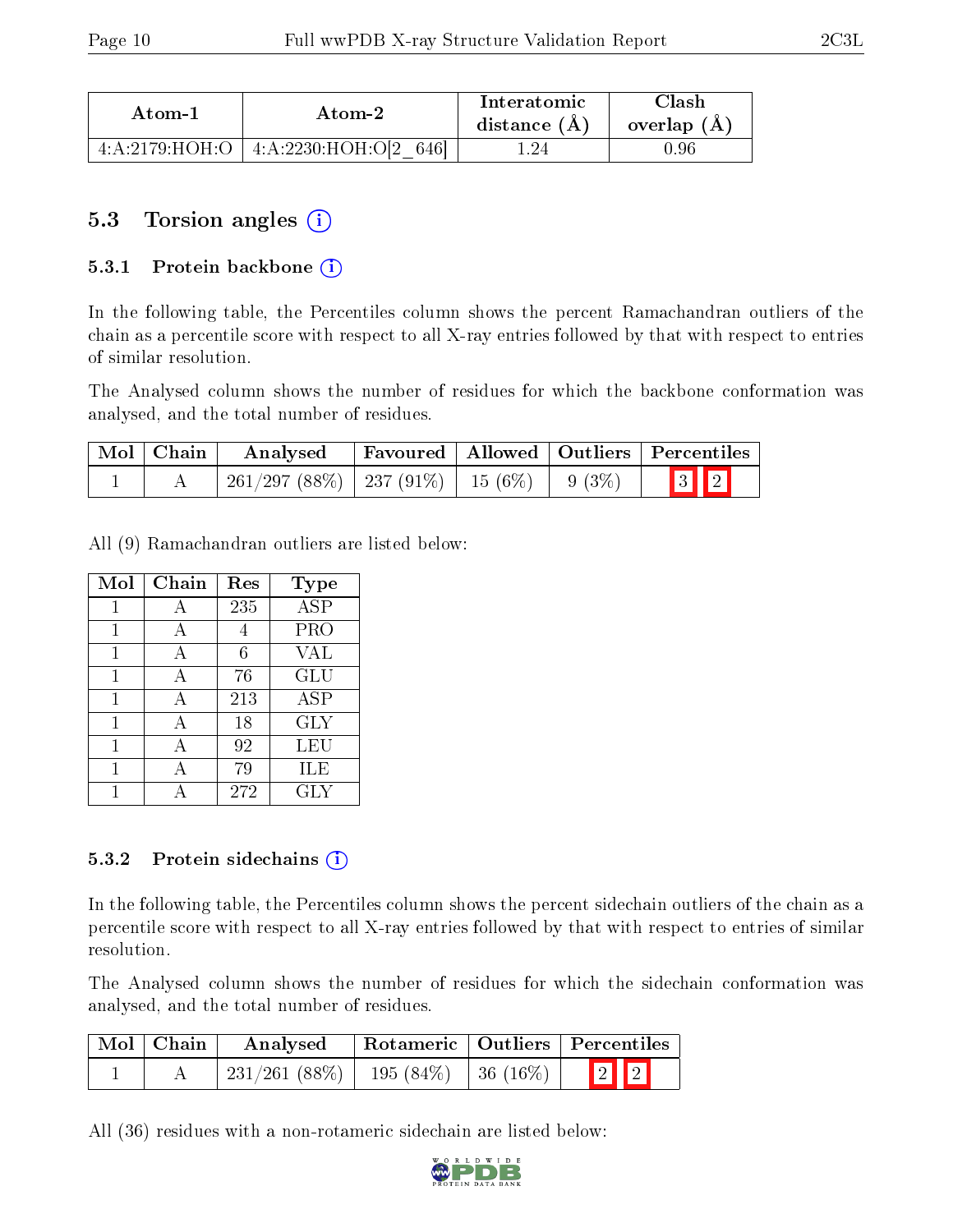| Mol            | Chain                                                                                                                                                                                                                                                                                                                                                                         | Res              | Type                            |
|----------------|-------------------------------------------------------------------------------------------------------------------------------------------------------------------------------------------------------------------------------------------------------------------------------------------------------------------------------------------------------------------------------|------------------|---------------------------------|
| $\mathbf{1}$   | $\overline{A}$                                                                                                                                                                                                                                                                                                                                                                | $\overline{5}$   | PHE                             |
| $\mathbf{1}$   |                                                                                                                                                                                                                                                                                                                                                                               | $\overline{6}$   | <b>VAL</b>                      |
| $\overline{1}$ | $\frac{\overline{A}}{\overline{A}}$                                                                                                                                                                                                                                                                                                                                           | $\overline{7}$   | $\overline{\text{GLU}}$         |
| $\overline{1}$ |                                                                                                                                                                                                                                                                                                                                                                               | $\overline{11}$  | LEU                             |
| $\mathbf{1}$   |                                                                                                                                                                                                                                                                                                                                                                               | $15\,$           | <b>LEU</b>                      |
| $\mathbf{1}$   |                                                                                                                                                                                                                                                                                                                                                                               | $\overline{17}$  | $\overline{\text{GLU}}$         |
| $\overline{1}$ |                                                                                                                                                                                                                                                                                                                                                                               | <b>20</b>        | <b>TYR</b>                      |
| $\overline{1}$ |                                                                                                                                                                                                                                                                                                                                                                               | $\overline{22}$  | $\overline{\text{GLU}}$         |
| $\mathbf{1}$   |                                                                                                                                                                                                                                                                                                                                                                               | $\overline{25}$  | <b>LEU</b>                      |
| $\mathbf{1}$   |                                                                                                                                                                                                                                                                                                                                                                               | $\overline{29}$  | $\overline{\text{ARG}}$         |
| $\overline{1}$ |                                                                                                                                                                                                                                                                                                                                                                               | $\overline{33}$  | $\overline{{\rm GLU}}$          |
| $\overline{1}$ | $\frac{\overline{A}}{\overline{A}}\frac{\overline{A}}{\overline{A}}\frac{\overline{A}}{\overline{A}}\frac{\overline{A}}{\overline{A}}\frac{\overline{A}}{\overline{A}}\frac{\overline{A}}{\overline{A}}\frac{\overline{A}}{\overline{A}}\frac{\overline{A}}{\overline{A}}\frac{\overline{A}}{\overline{A}}\frac{\overline{A}}{\overline{A}}\frac{\overline{A}}{\overline{A}}$ | 40               | $\overline{\text{VAL}}$         |
| $\overline{1}$ |                                                                                                                                                                                                                                                                                                                                                                               | $53\,$           | $\frac{\text{LYS}}{\text{LYS}}$ |
| $\overline{1}$ |                                                                                                                                                                                                                                                                                                                                                                               | 69               |                                 |
| $\mathbf{1}$   |                                                                                                                                                                                                                                                                                                                                                                               | $\overline{70}$  | $\overline{\mathrm{PHE}}$       |
| $\overline{1}$ |                                                                                                                                                                                                                                                                                                                                                                               | $\overline{75}$  | $\overline{\rm ARG}$            |
| $\overline{1}$ |                                                                                                                                                                                                                                                                                                                                                                               | $76\,$           | $\overline{\text{GLU}}$         |
| $\overline{1}$ |                                                                                                                                                                                                                                                                                                                                                                               | $\overline{79}$  | <b>ILE</b>                      |
| $\mathbf{1}$   |                                                                                                                                                                                                                                                                                                                                                                               | 91               | $\overline{\text{GLU}}$         |
| $\mathbf{1}$   |                                                                                                                                                                                                                                                                                                                                                                               | 95               | $\overline{\rm{ARG}}$           |
| $\overline{1}$ |                                                                                                                                                                                                                                                                                                                                                                               | $\overline{97}$  | $\overline{\text{GLU}}$         |
| $\mathbf{1}$   |                                                                                                                                                                                                                                                                                                                                                                               | $126\,$          | <b>ILE</b>                      |
| $\overline{1}$ |                                                                                                                                                                                                                                                                                                                                                                               | $\overline{138}$ | LEU                             |
| $\mathbf{1}$   |                                                                                                                                                                                                                                                                                                                                                                               | 151              | <b>LEU</b>                      |
| $\mathbf{1}$   | $\overline{A}$                                                                                                                                                                                                                                                                                                                                                                | 160              | $\rm{AR}\bar{\rm{G}}$           |
| $\mathbf{1}$   | $\frac{\overline{A}}{\overline{A}}$ $\frac{\overline{A}}{\overline{A}}$                                                                                                                                                                                                                                                                                                       | 162              | $\overline{\rm{ARG}}$           |
| $\overline{1}$ |                                                                                                                                                                                                                                                                                                                                                                               | $165\,$          | $\overline{\mathrm{ASN}}$       |
| $\overline{1}$ |                                                                                                                                                                                                                                                                                                                                                                               | $\overline{171}$ | LEU                             |
| $\mathbf{1}$   |                                                                                                                                                                                                                                                                                                                                                                               | 178              | LEU                             |
| $\overline{1}$ | $\overline{A}$                                                                                                                                                                                                                                                                                                                                                                | $\overline{181}$ | $\overline{\rm ARG}$            |
| $\mathbf{1}$   | $\overline{\rm A}$                                                                                                                                                                                                                                                                                                                                                            | 198              | <b>LEU</b>                      |
| $\mathbf{1}$   | A                                                                                                                                                                                                                                                                                                                                                                             | 205              | $\widetilde{{\rm GLU}}$         |
| $\mathbf{1}$   | $\overline{A}$                                                                                                                                                                                                                                                                                                                                                                | $\,206$          | <b>LEU</b>                      |
| $\mathbf{1}$   | $\overline{A}$                                                                                                                                                                                                                                                                                                                                                                | 239              | LEU                             |
| $\mathbf 1$    | $\overline{A}$                                                                                                                                                                                                                                                                                                                                                                | $\overline{242}$ | $\overline{\text{LEU}}$         |
| $\mathbf{1}$   | $\rm A$                                                                                                                                                                                                                                                                                                                                                                       | 261              | $\overline{\text{LYS}}$         |

Some sidechains can be flipped to improve hydrogen bonding and reduce clashes. All (5) such sidechains are listed below:

| Mol | Chain | Res | Type |
|-----|-------|-----|------|
|     |       | 108 | GL N |
|     |       | 143 | ASN. |
|     |       | 158 |      |

Continued on next page...

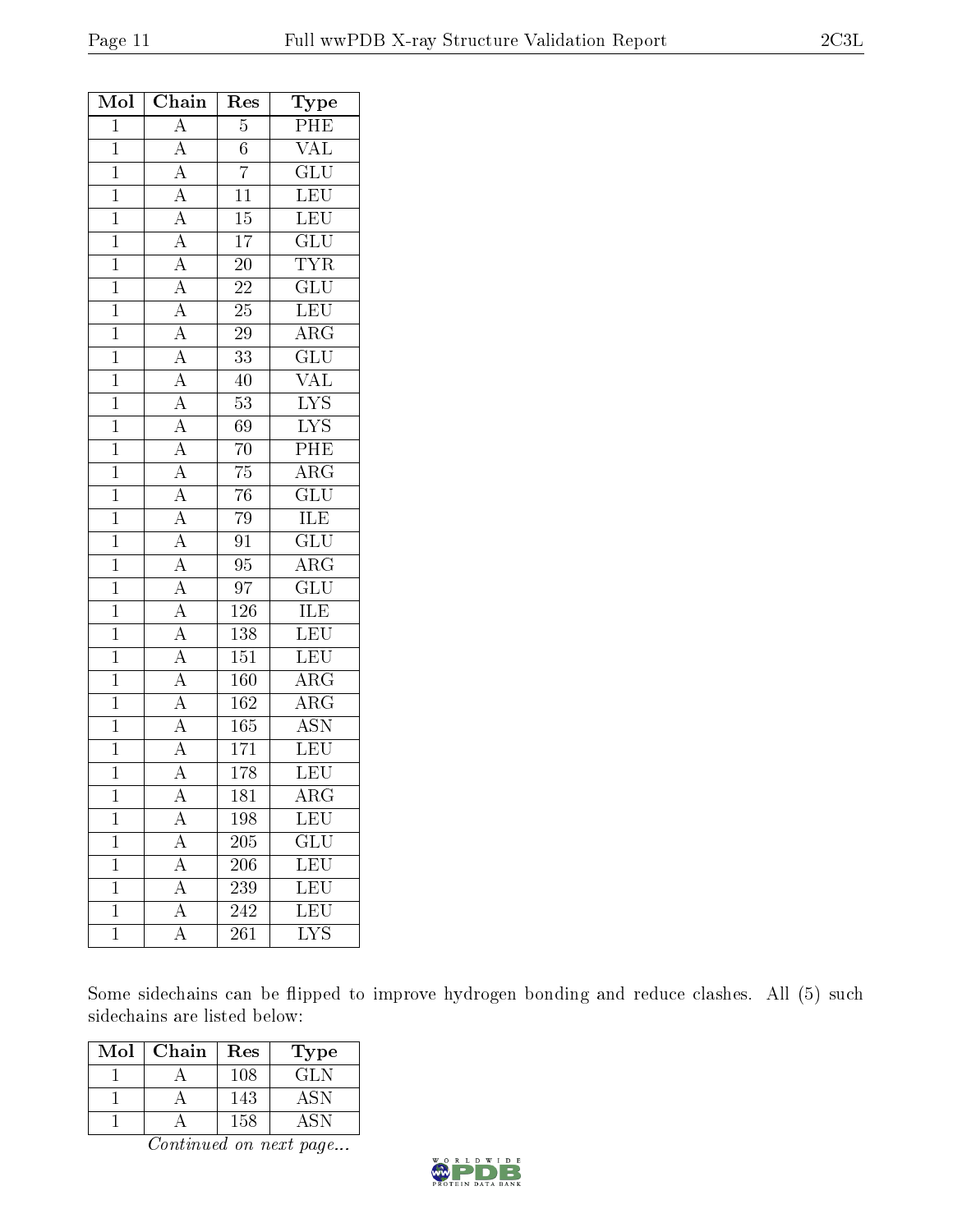Continued from previous page...

| Mol | Chain | Res  | Type  |
|-----|-------|------|-------|
|     |       | 165  |       |
|     |       | 243. | 1 I C |

#### 5.3.3 RNA  $(i)$

There are no RNA molecules in this entry.

### 5.4 Non-standard residues in protein, DNA, RNA chains (i)

There are no non-standard protein/DNA/RNA residues in this entry.

#### 5.5 Carbohydrates (i)

There are no carbohydrates in this entry.

### 5.6 Ligand geometry (i)

2 ligands are modelled in this entry.

In the following table, the Counts columns list the number of bonds (or angles) for which Mogul statistics could be retrieved, the number of bonds (or angles) that are observed in the model and the number of bonds (or angles) that are dened in the Chemical Component Dictionary. The Link column lists molecule types, if any, to which the group is linked. The Z score for a bond length (or angle) is the number of standard deviations the observed value is removed from the expected value. A bond length (or angle) with  $|Z| > 2$  is considered an outlier worth inspection. RMSZ is the root-mean-square of all Z scores of the bond lengths (or angles).

| Mol  |     | $\blacksquare$ Chain $\blacksquare$ | $\operatorname{Res}$ | Link                     | Bond lengths |          |        | Bond angles |      |  |
|------|-----|-------------------------------------|----------------------|--------------------------|--------------|----------|--------|-------------|------|--|
| Type |     |                                     |                      | Jounts .                 | RMSZ         | $\# Z $  | Counts | RMSZ        |      |  |
|      | SO4 |                                     | 275                  |                          | 4.4.4        | $0.21\,$ |        | 6.6.6       | 0.61 |  |
|      | IDZ |                                     | 1274                 | $\overline{\phantom{a}}$ | 19,21,21     | 2.09     |        | 17,30,30    | 1.09 |  |

In the following table, the Chirals column lists the number of chiral outliers, the number of chiral centers analysed, the number of these observed in the model and the number defined in the Chemical Component Dictionary. Similar counts are reported in the Torsion and Rings columns. '-' means no outliers of that kind were identified.

|  |  |        | Mol   Type   Chain   Res   Link   Chirals   Torsions   Rings |  |
|--|--|--------|--------------------------------------------------------------|--|
|  |  | $\sim$ | $0/0/4/4$   $0/4/4/4$                                        |  |

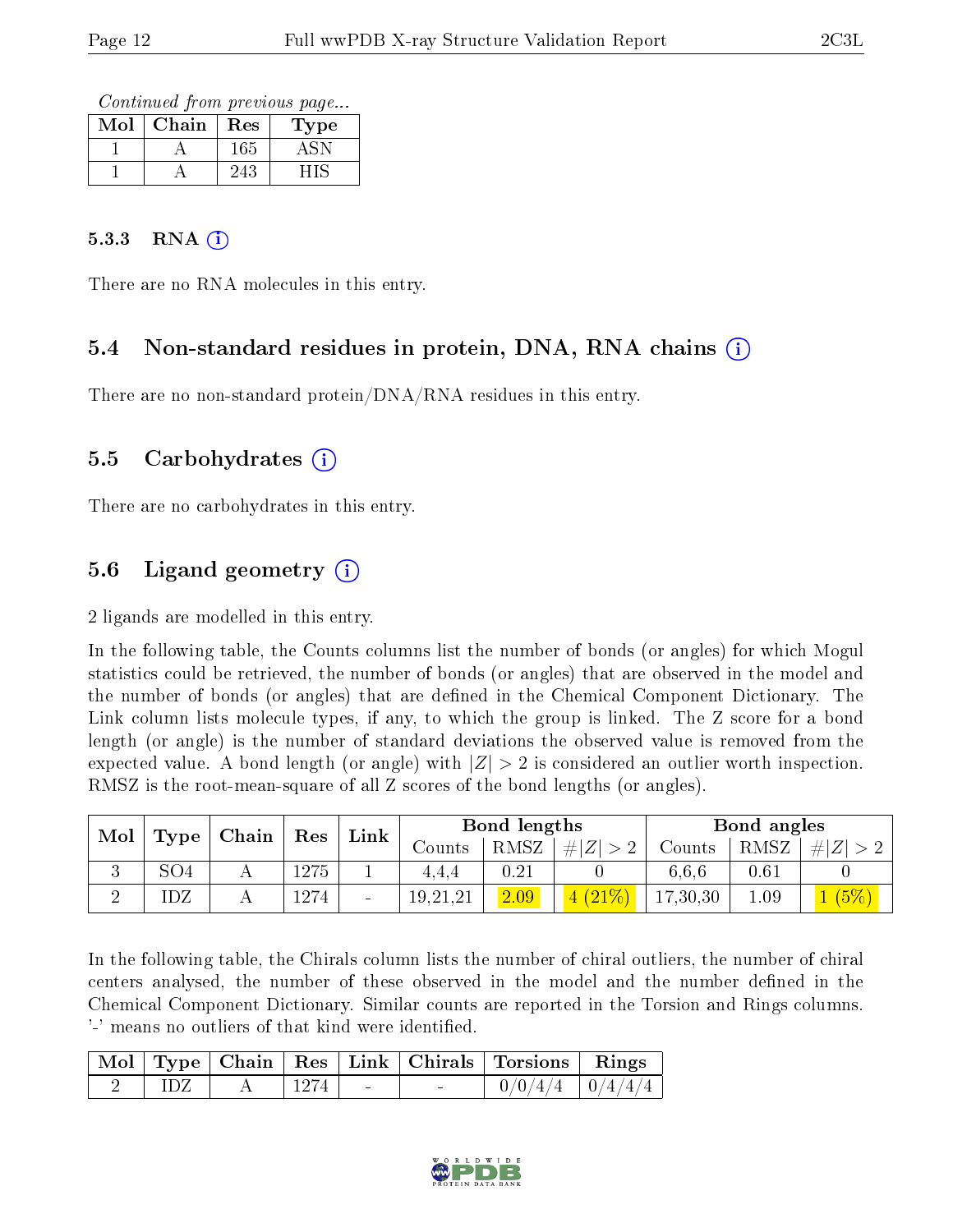| Mol                  | Chain |      | Res   Type | Atoms     | $Z -$   | $\Delta$ Observed $(A)$ | Ideal(A) |
|----------------------|-------|------|------------|-----------|---------|-------------------------|----------|
| ٠,                   |       | 1274 | IDZ.       | $N16-NAI$ | $-5.96$ | 1.26                    | 1.37     |
| ٠,                   |       | 1274 | TDZ.       | $C6-C7$   | $-3.20$ | 1.39                    | 1.48     |
| $\ddot{\phantom{0}}$ |       | 1274 | TDZ.       | C7-NAL    | $-2.48$ | 1.32                    | 1.35     |
|                      |       | 1274 | TDZ.       | $C9-N8$   | $-2.15$ | 1.31                    | 1.38     |

All (4) bond length outliers are listed below:

All (1) bond angle outliers are listed below:

|  |  | $\lceil \overline{\text{Mol}} \rceil$ Chain $\lceil \text{Res} \rceil$ Type $\lceil \text{~Atoms} \rceil$ | $Z \parallel$ Observed( <sup>o</sup> )   Ideal( <sup>o</sup> ) |        |
|--|--|-----------------------------------------------------------------------------------------------------------|----------------------------------------------------------------|--------|
|  |  | $1274$   IDZ   C4-C5-C17   2.25                                                                           | -121-16                                                        | 118 17 |

There are no chirality outliers.

There are no torsion outliers.

There are no ring outliers.

2 monomers are involved in 2 short contacts:

|  |  | Mol   Chain   Res   Type   Clashes   Symm-Clashes |
|--|--|---------------------------------------------------|
|  |  |                                                   |
|  |  |                                                   |

### 5.7 [O](https://www.wwpdb.org/validation/2017/XrayValidationReportHelp#nonstandard_residues_and_ligands)ther polymers (i)

There are no such residues in this entry.

### 5.8 Polymer linkage issues (i)

There are no chain breaks in this entry.

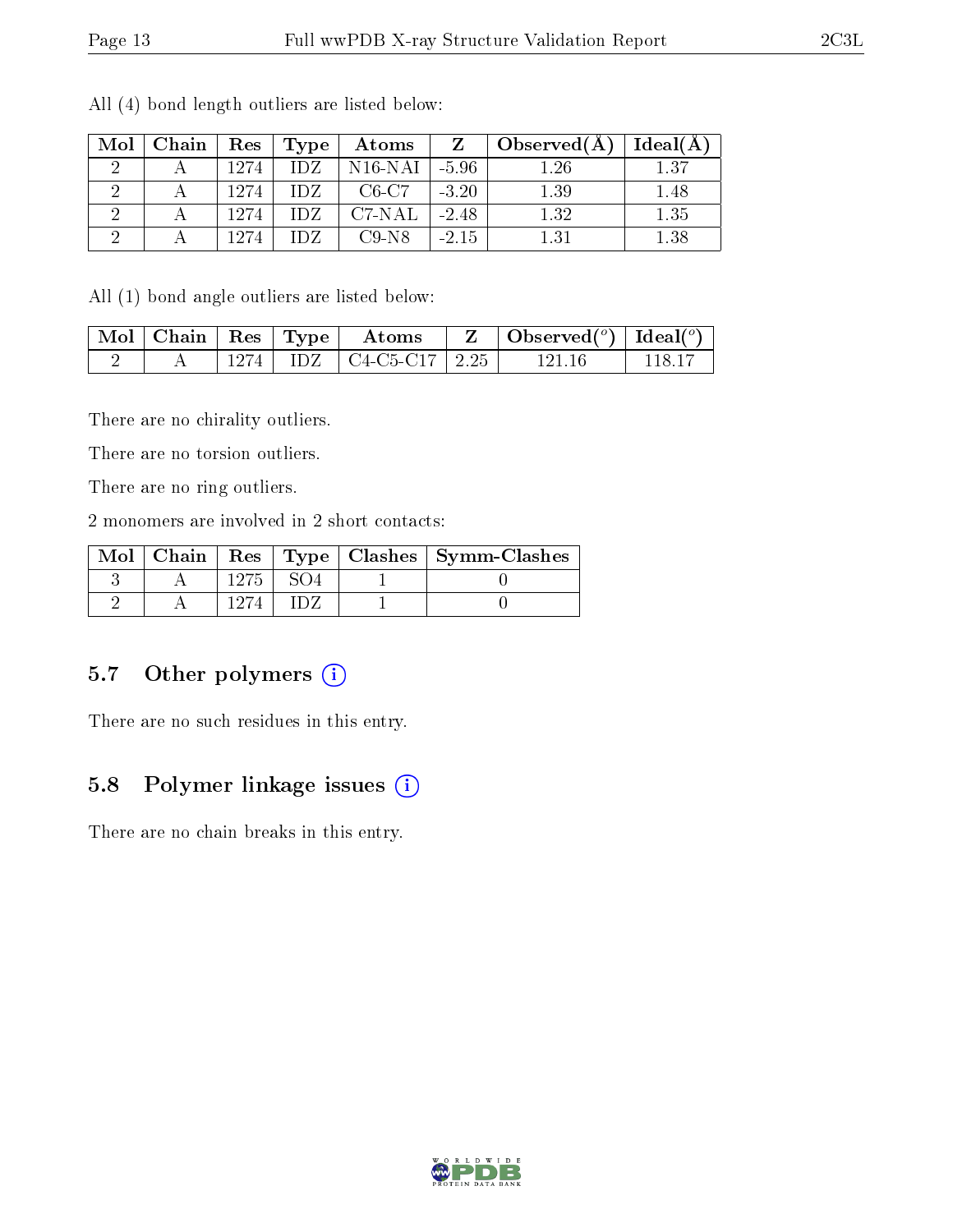# 6 Fit of model and data  $(i)$

## 6.1 Protein, DNA and RNA chains  $(i)$

In the following table, the column labelled  $#RSRZ> 2'$  contains the number (and percentage) of RSRZ outliers, followed by percent RSRZ outliers for the chain as percentile scores relative to all X-ray entries and entries of similar resolution. The OWAB column contains the minimum, median,  $95<sup>th</sup>$  percentile and maximum values of the occupancy-weighted average B-factor per residue. The column labelled ' $Q< 0.9$ ' lists the number of (and percentage) of residues with an average occupancy less than 0.9.

| Mol   Chain | Analysed     | $<$ RSRZ $>$ | $\#\text{RSRZ}\text{>2}$ |  | $\rm OWAB(\AA^2)$   Q<0.9                                                            |  |
|-------------|--------------|--------------|--------------------------|--|--------------------------------------------------------------------------------------|--|
|             | 265/297(89%) | 0.47         |                          |  | $\begin{array}{ c c c c c c c c } \hline 3 & 6 & 21, 38, 92, 102 \hline \end{array}$ |  |

All (34) RSRZ outliers are listed below:

| Mol            | Chain                   | Res              | Type                    | $\rm \bf RSRZ$   |
|----------------|-------------------------|------------------|-------------------------|------------------|
| $\mathbf{1}$   | $\overline{\rm A}$      | 3                | <b>VAL</b>              | 6.5              |
| $\mathbf{1}$   | $\overline{A}$          | $20^{-}$         | $T\overline{YR}$        | 6.4              |
| $\overline{1}$ | $\overline{A}$          | $\overline{5}$   | PHE                     | $\overline{6.1}$ |
| $\overline{1}$ | $\overline{A}$          | $\overline{272}$ | $\overline{\text{GLY}}$ | $\overline{5.7}$ |
| $\overline{1}$ | $\overline{\rm A}$      | $\overline{4}$   | $\overline{\text{PRO}}$ | $\overline{5.6}$ |
| $\overline{1}$ | $\overline{\rm A}$      | 273              | $\overline{ALA}$        | $\overline{5.2}$ |
| $\overline{1}$ | $\overline{\mathbf{A}}$ | $\overline{75}$  | $\overline{\rm{ARG}}$   | $\overline{5.2}$ |
| $\overline{1}$ | $\overline{A}$          | $\overline{2}$   | $\overline{\rm ALA}$    | 4.9              |
| $\mathbf{1}$   | $\overline{\rm A}$      | 79               | <b>ILE</b>              | 4.8              |
| $\overline{1}$ | $\overline{A}$          | $\overline{41}$  | $\overline{\text{ASP}}$ | 4.8              |
| $\overline{1}$ | $\overline{\rm A}$      | $\overline{43}$  | $\overline{\text{LYS}}$ | 4.7              |
| $\overline{1}$ | $\overline{A}$          | $\overline{77}$  | $\overline{\text{GLY}}$ | $\overline{4.7}$ |
| $\overline{1}$ | $\overline{\rm A}$      | $\overline{17}$  | GLU                     | 4.1              |
| $\overline{1}$ | $\overline{A}$          | $\overline{42}$  | <b>MET</b>              | $\overline{4.1}$ |
| $\overline{1}$ | $\overline{\rm A}$      | $\overline{81}$  | <b>TYR</b>              | $\overline{4.0}$ |
| $\overline{1}$ | $\overline{A}$          | 44               | $\rm{ARG}$              | 3.9              |
| $\overline{1}$ | $\overline{\rm A}$      | $\overline{78}$  | <b>ASN</b>              | $\overline{3.8}$ |
| $\overline{1}$ | $\overline{\rm A}$      | 14               | <b>THR</b>              | $\overline{3.7}$ |
| $\overline{1}$ | $\overline{A}$          | $\overline{6}$   | <b>VAL</b>              | $\overline{3.6}$ |
| $\overline{1}$ | $\overline{\rm A}$      | 271              | IYS                     | $\overline{3.4}$ |
| $\overline{1}$ | $\overline{\rm A}$      | $\overline{83}$  | PHE                     | $\overline{3.4}$ |
| $\overline{1}$ | $\overline{A}$          | 74               | $\overline{\text{ARG}}$ | $\overline{3.1}$ |
| $\overline{1}$ | $\overline{\rm A}$      | $\overline{19}$  | $\overline{\rm ALA}$    | $2.9\,$          |
| $\overline{1}$ | $\overline{A}$          | 40               | $\overline{\text{VAL}}$ | $\overline{2.7}$ |
| $\overline{1}$ | $\overline{A}$          | $\overline{18}$  | $\overline{\text{GLY}}$ | $2.6\,$          |
| $\overline{1}$ | A                       | 270              | $L\overline{YS}$        | $2.5\,$          |
| $\overline{1}$ | $\overline{\rm A}$      | $\overline{13}$  | $\overline{\text{GLN}}$ | 2.4              |

Continued on next page...